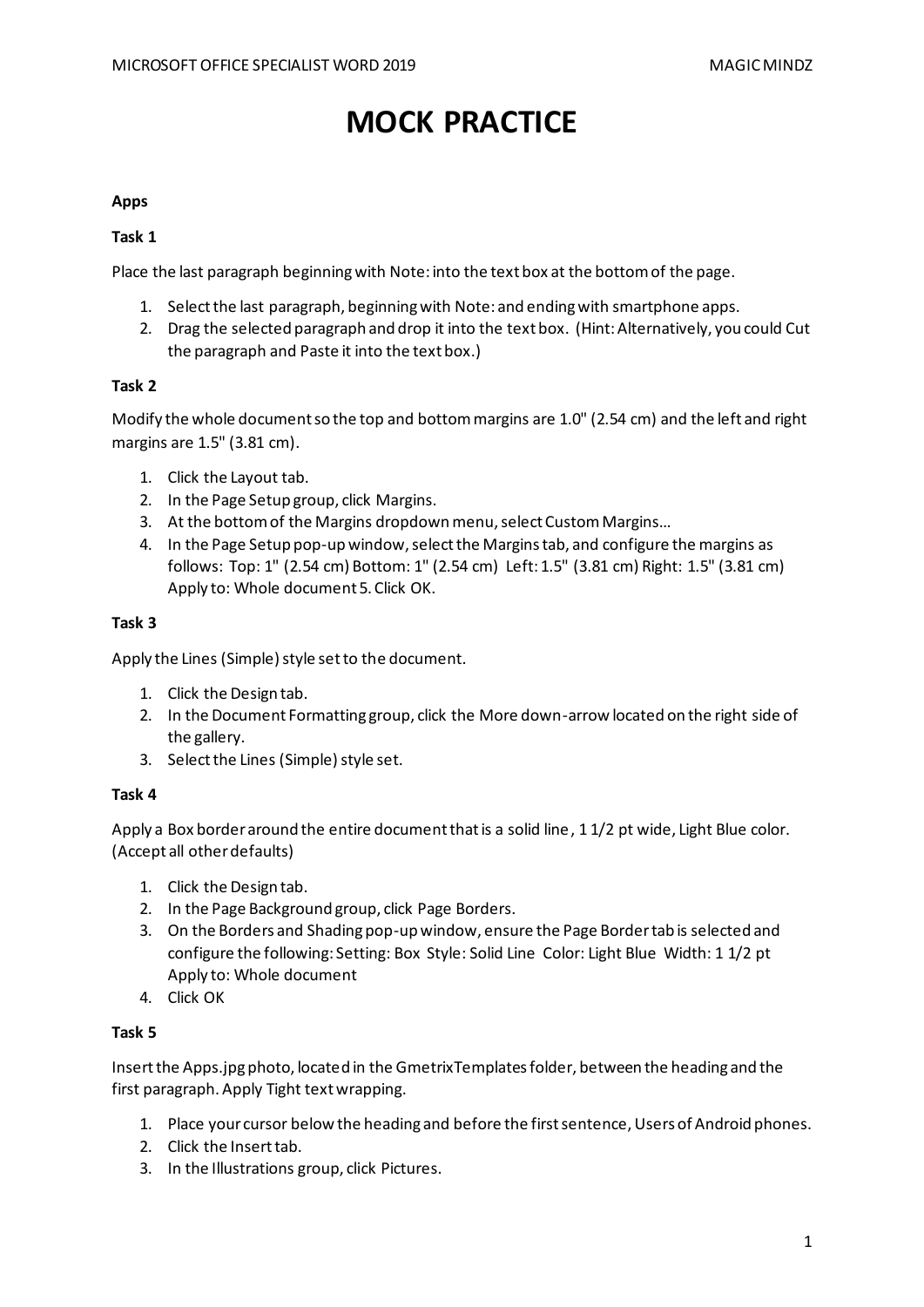## MICROSOFT OFFICE SPECIALIST WORD 2019 MAGIC MINDZ

- 4. Browse to the folder and select Apps.jpg.
- 5. Click Insert.
- 6. To the right of the inserted photo, click the Layout Options icon.
- 7. Select With Text Wrapping and click Tight. Accept all other defaults.

# **IceCream**

# **Task 1**

On the first page, sort the table alphabetically by Flavor from A to Z.

- 1. On the first page below the heading Our Most Popular Flavors!, select all of the rows in the table by clicking the table selector in the upper-left corner of the table (the + symbol).
- 2. Select the Table Tools Layout tab.
- 3. In the Data group, click Sort.
- 4. In the Sort pop-up window, configure the following: Sort by: Flavor Type: Text Using: Paragraphs Ascending (Accept all other defaults)
- 5. Click OK.
- 6. Click anywhere outside the table to deselect it.

# **Task 2**

On the second page, below the heading Key Clients, convert the text The Party People . . . I Scream, U Scream to a list with default bullets.

- 1. On the second page below the heading Key Clients, select the text beginning with The Party People and ending with I Scream, U Scream.
- 2. Click the Home tab.
- 3. In the Paragraph group, click the Bullets button.
- 4. Click anywhere outside the list to deselect it.

# **Task 3**

On the first page, immediately before the quote We love the unique . . . Salt Lake City, insert an Austin Quote textbox. Move the quote into the textbox.

- 1. Place your cursor at the beginning of the quote "We love the unique...
- 2. Click the Insert tab.
- 3. In the Text group, click Text Box.
- 4. In the textbox gallery, select Austin Quote.
- 5. Below the new text box, select the quote beginning with We love and ending with Salt Lake City.
- 6. Either drag the quote or Cut the quote and Paste it into the textbox.
- 7. Click anywhere outside the textbox to deselect it.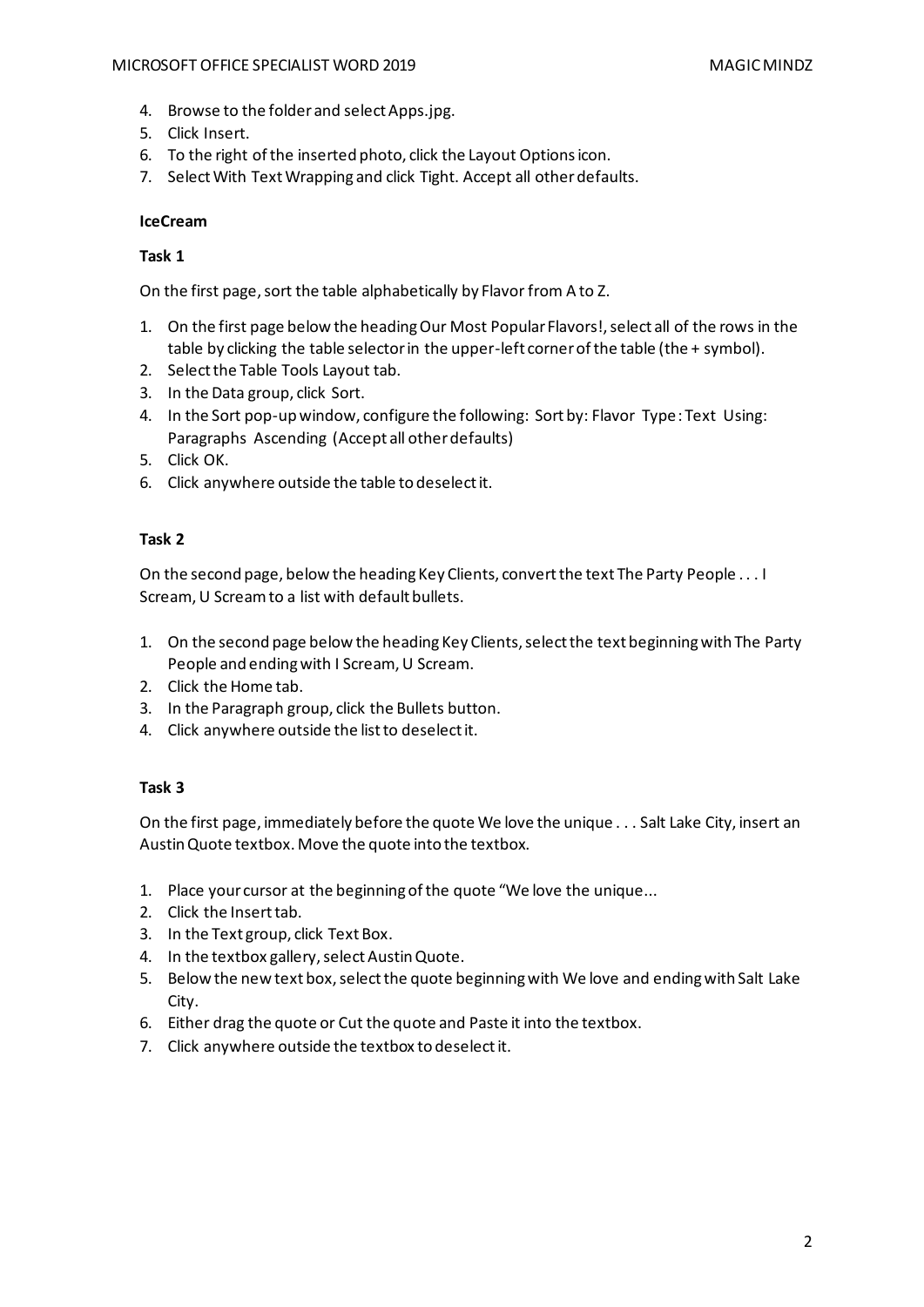Apply the Paint Brush Artistic Effect to the Ice Cream graphic.

- 1. Click on the graphic of the Ice Cream to select it.
- 2. On the Picture Tools Format tab, in the Adjust group, click Artistic Effects.
- 3. Select Paint Brush.

## **Task 5**

Apply the 3-D Rotation, Parallel, Off Axis 1: Right Picture Effect to the Ice Cream graphic.

- 1. Click on the graphic of the Ice Cream to select it.
- 2. On the Picture Tools Format tab, in the Picture Styles group, click Picture Effects.
- 3. In the Picture Effects dropdown menu, select 3-D Rotation. In the section Parallel, select Off Axis 1: Right.

## **Journalism**

## **Task 1**

Format the document into two columns beginning with the heading 1.1 SEEK TRUTH AND REPORT IT until of the end of the document. (Accept all defaults)

- 1. Select the text
- 2. Click Layout
- 3. Click Columns
- 4. Click Two

## **Task 2**

Change the endnote number format to 1,2,3 … At the end of the subtitle Improving and protecting journalism since 1909, insert an endnote that reads http://www.spj.org/index.asp.

- 1. Place cursor at the end of subtitle Improving and protecting journalism since 1909
- 2. Click References
- 3. Click the Footnotes launcher
- 4. Click Endnotes
- 5. Choose format as 1,2,3
- 6. Click Apply
- 7. Click Insert Endnote
- 8. Type http://www.spj.org/index.asp

## **Task 3**

On the second page, enhance the graphic by applying the color Colorful Range - Accent Colors 5 to 6.

- 1. Click on the Graphic on second page
- 2. Click Design under Smart tools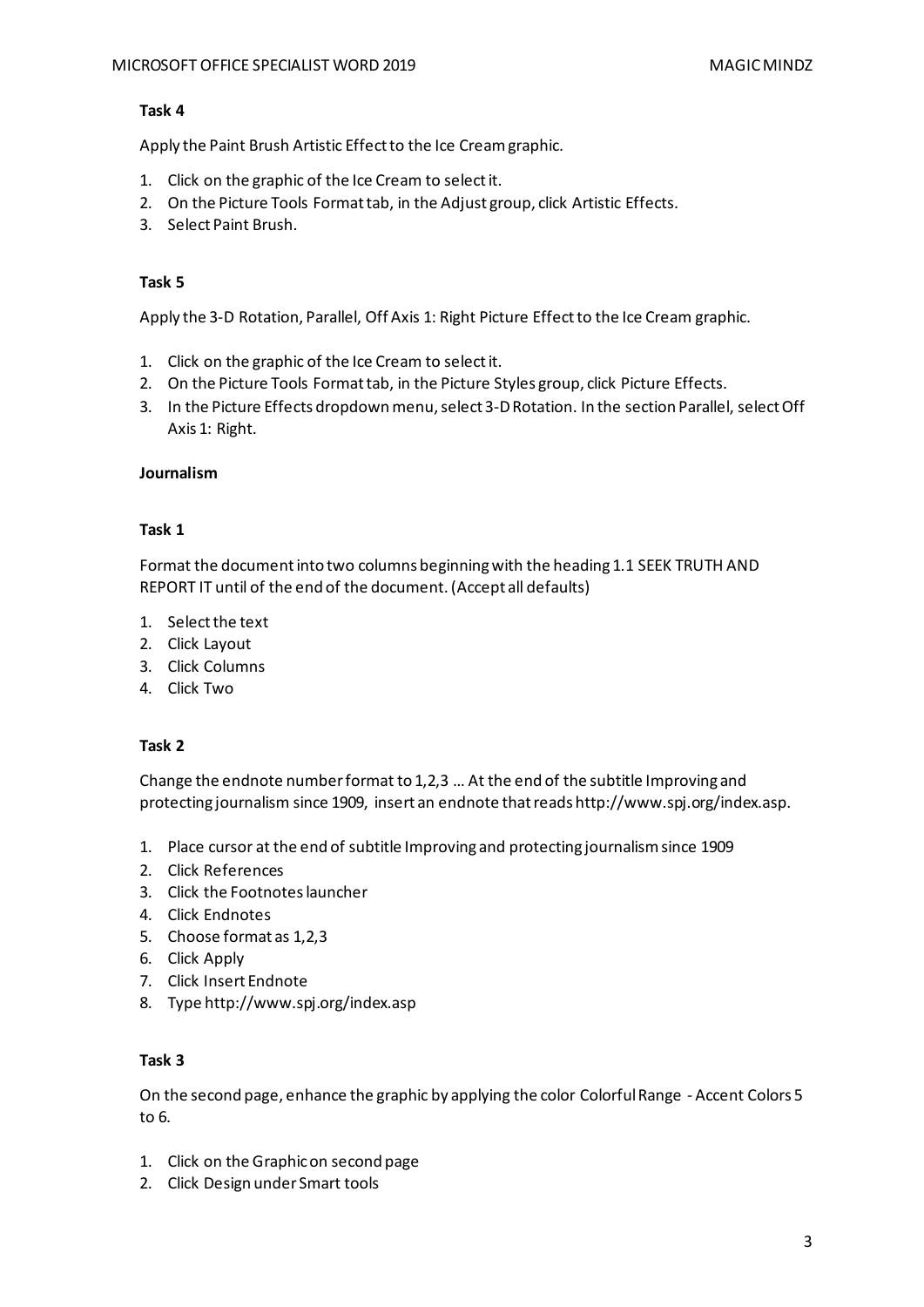- 3. Click Change Colors
- 4. Under Colorful Click Colorful Range Accent Colors 5 to 6

Add a fourth shape to the diagram located at the end of the document and add the text Be Accountable and Transparent to the new shape.

- 1. Click the Graphic on second page
- 2. Click Design under Smart tools
- 3. Click Add Shape
- 4. Click the 4th shape and type Be Accountable and Transparent

## **Task 5**

Move the SmartArt from the second page to the first page. Place it between the heading and 1 Code of Ethics.

- 1. Click the Graphic on second page
- 2. Ctrl and X
- 3. Place the cursor above 1. Code of Ethics
- 4. Ctrl and V

#### **Cabins**

## **Task 1**

On the last page below the heading Weekly Rental, convert the table to text. Separate the data by tabs.

- 1. On the last page below the heading Weekly Rental, select all of the rows in the table by clicking the table selector in the upper-left corner of the table (the + symbol)
- 2. Click the Table Tools Layout tab.
- 3. In the Data group, click Convert to Text.
- 4. Separate the data by tabs. (Accept all other defaults)

## **Task 2**

In the second sentence on the first page, link the text log cabin to the web page: https://en.wikipedia.org/wiki/Log\_cabin

- 1. At the top of the first page, at the end of the second sentence, select the text log cabin.
- 2. In the Insert tab, in the Links group, click the Link dropdown and select Insert Link...
- 3. In the Insert Hyperlink pop-up box, change the following: Link to: Existing File or Web Page Address: https://en.wikipedia.org/wiki/Log\_cabin
- 4. Click OK.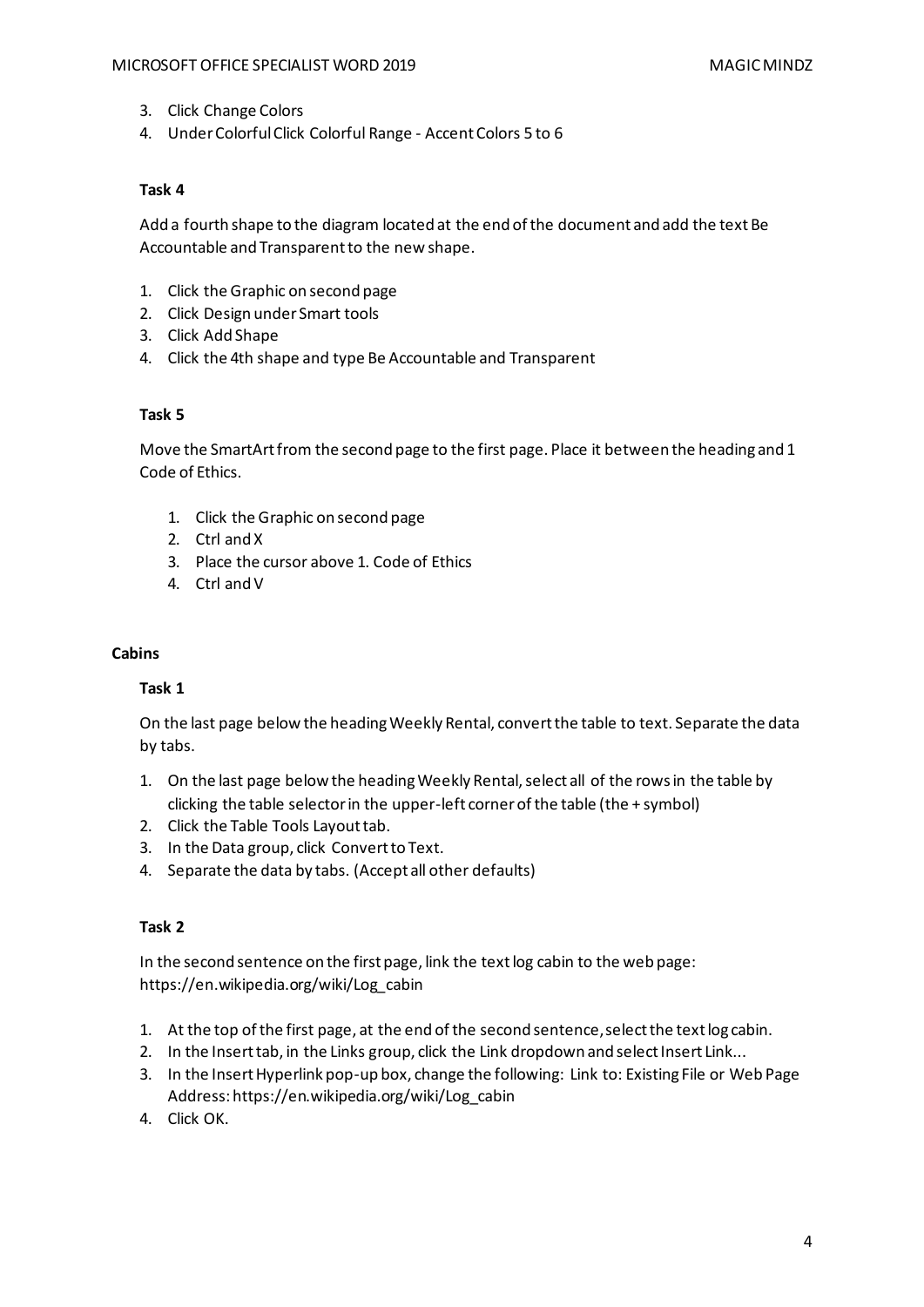Insert a Continuous Section Break on the second page just before the heading Affordable Pricing.

- 1. On the second page, place your cursor to the left of the heading Affordable Pricing.
- 2. Click the Layout tab.
- 3. In the Page Setup group, click Breaks.
- 4. Below Section Breaks, click Continuous.

(Hint: You can check to see if the break has been added by going to the HOME tab, Paragraph group and clicking the Show/Hide button and then looking for Section Break (Continuous) at the bottom of page 1.)

# **Task 4**

In the first list, replace the bullets for the text Living area . . . dryer with the graphic Trees.png

- 1. Below the heading Living and Dining Areas, select the text beginning with Living area with a couch and ending with dryer.
- 2. On the Home tab, in the Paragraph group, click the Bullets down-arrow and select Define New Bullet…
- 3. In the Define New Bullet pop-up box, under Bullet character, click Picture…
- 4. In the Insert Pictures pop-up box, to the right of From a file, click Browse and locate the folder. Select the file Trees.png and click Insert. Notice the sample of the new bullet displayed in the Preview window.
- 5. In the Define New Bullet pop-up box, click OK.

# **Task 5**

Apply the Simple Frame, Black style to the floorplan on the first page.

- 1. On the first page, click on the floorplan graphic to select it.
- 2. Select the Picture Tools Format tab.
- 3. In the Picture Styles group, select Simple Frame, Black.

# **LegalTerms**

## **Task 1**

Change the Status property of the document to Draft.

- 1. Select the File tab.
- 2. In the lower-right corner of the Properties pane, click Show All Properties.
- 3. Insert your cursor in the Status property field and type Draft.
- 4. Click anywhere outside the field to confirm it.
- 5. Click the arrow in the upper-left corner of the window to return to the document.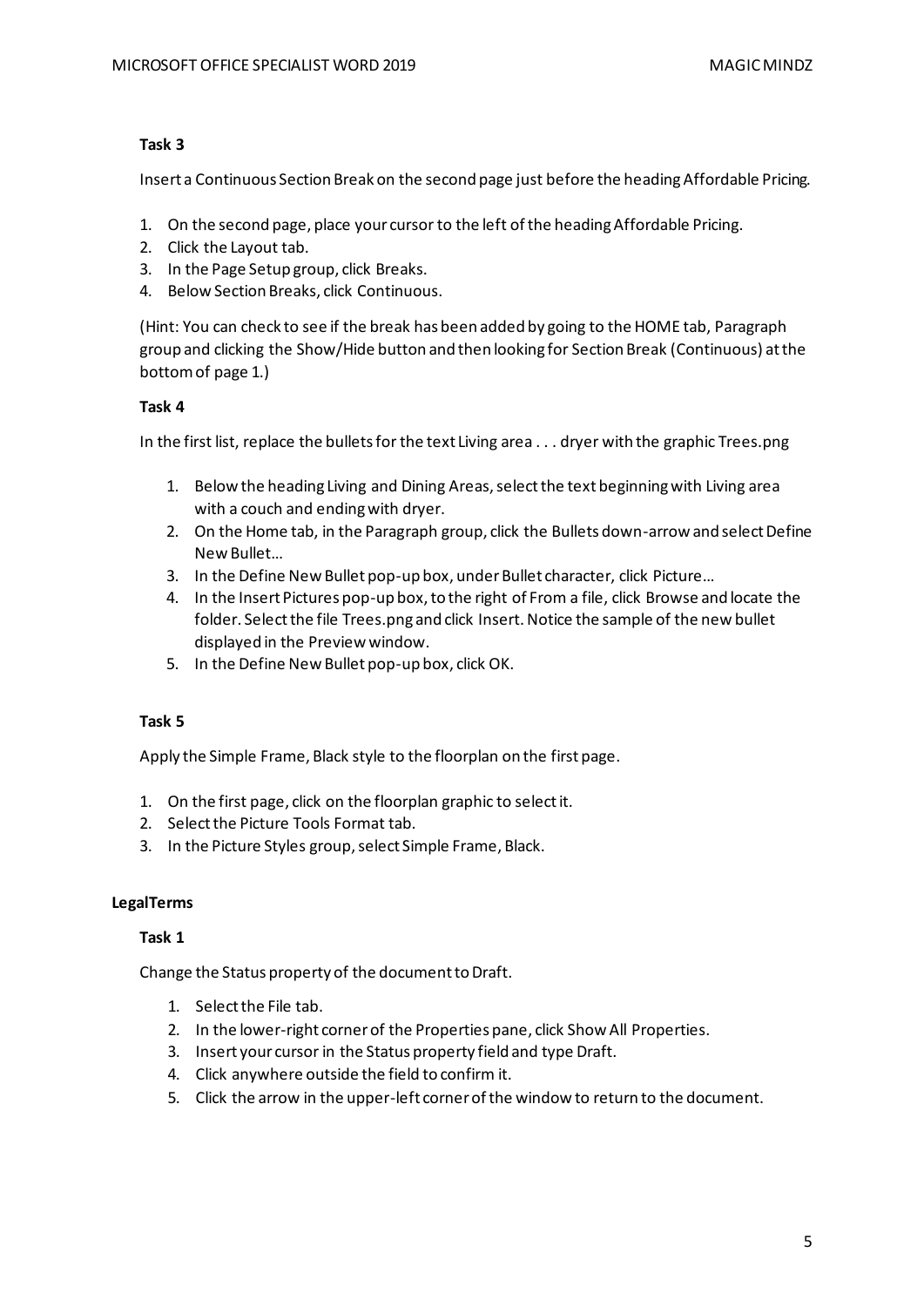Place the registered trademark symbol (®) after the heading Registered.

- 1. Place your cursor at the end of the heading Registered.
- 2. Click the Insert tab.
- 3. In the Symbols group, click Symbols, and at the bottom, click More Symbols...
- 4. In the Symbols pop-up window, select the Special Characters tab.
- 5. Select the Registered character and click Insert.
- 6. Click Close.

## **Task 3**

Apply the text effect Small Caps to the three paragraph headings.

- 1. Simultaneously select the three paragraph headings by holding the CTRL key while clicking Trademark, Registered, and Copyright.
- 2. Click the Home tab.
- 3. In the Font group, click the dialog box launcher located in the lower-right corner of the group. 4. In the Font pop-up window, in the Effects section, click to enable Small caps.
- 4. Click OK.
- 5. Click anywhere on the document to deselect the headings.

## **Task 4**

Enable change tracking on this document and lock it with the password Legal.

- 1. On the Review tab, in the Tracking group, click Track Changes.
- 2. Click Lock Tracking.
- 3. In the Lock Tracking pop-up window, enter the password Legal. Reconfirm the password by typing Legal again.
- 4. Click OK. (Hint: Enabling Lock Tracking also automatically enables Track Changes.)

## **Task 5**

At the bottom of the page, add a comment to Fair Use Law at the end of the last sentence that reads Should we explain Fair Use Law?

- 1. At the bottom of the page, select Fair Use Law.
- 2. On the Review tab, in the Comments group, click New Comment.
- 3. In the comment box, type Should we explain Fair Use Law?
- 4. Click anywhere outside the comment box to commit the change.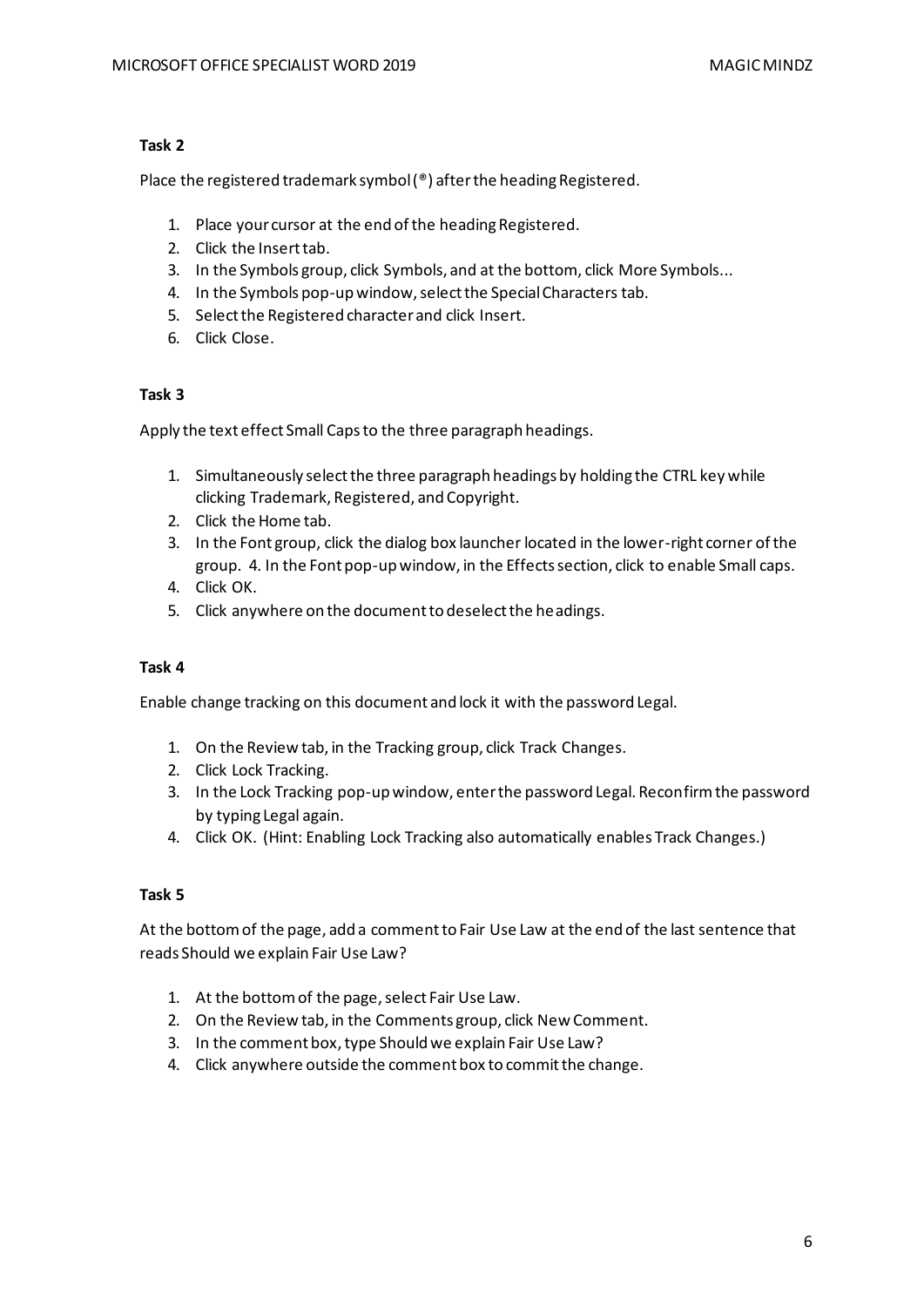## **SkiResorts**

## **Task 1**

On the last page, bookmark the heading WORLD-CLASS SKI RESORTS Name the bookmark Resorts.

- 1. On the last page, select the heading WORLD-CLASS SKI RESORTS.
- 2. On the Insert tab, in the Links group, click Bookmark.
- 3. In the Bookmark pop-up box, in the top field, type the name Resorts.
- 4. Click Add.

## **Task 2**

Immediately below the heading TABLE OF CONTENTS, insert a custom table of contents displayed in the Formal format that displays only the following styles at the associated levels: Caption: 4

Heading 1: 2 Heading 2: 3

Title: 1

- 1. Click to place your cursor immediately below the heading TABLE OF CONTENTS.
- 2. On the References tab, in the Table of Contents group, click Table of Contents and select Custom Table of Contents…
- 3. In the Table of Contents pop-up window, beneath the General section, click the down-arrow to change the Formats: to Formal.
- 4. Click the Options... button.
- 5. In the Table of Contents Options pop-up window, configure the following styles to be displayed at the associated levels:

Caption: 4 Heading 1: 2 Heading 2: 3 Title: 1

- 6. Clear the TOC Level for the Cover Title and Heading 3 so that these styles are not displayed.
- 7. Click OK to close the Table of Contents Options window.
- 8. Click OK to close the Table of Contents window and generate the table.

# **Task 3**

On the bottom of the last page, create a table from the text Resort Nameto the end of the document. Create the table with 5 columns with an automatic Fixed Table Width separated by Tabs. Apply the Grid Table 5 Dark - Accent 1 table style.

- 1. On the last page, select the text beginning with Resort Name and ending with the blank cell to the far right of Sundance.
- 2. On the Insert tab, in the Tables group, click Table and select Convert Text to Table…
- 3. In the Convert Text to Table pop-up window, configure the following: Number of columns: 5 Fixed Table Width: Auto Separate Text At: Tabs
- 4. Click OK.
- 5. On the Table Tools Design tab, in the Table Styles group, select Grid Table 5 Dark Accent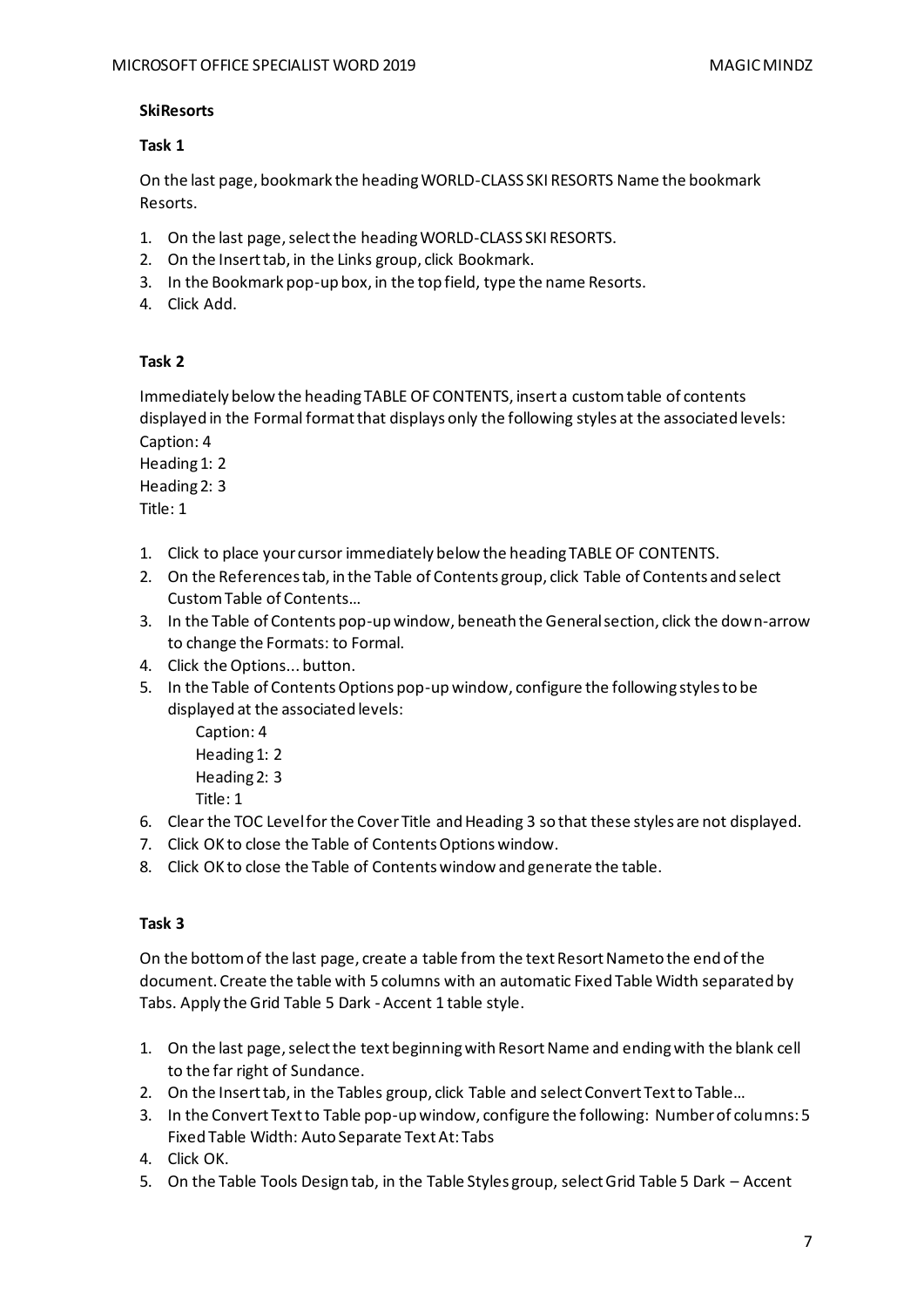6. Click anywhere outside the table to deselect it.

# **Task 4**

In the sidebar on page 3, change the bullets of the SKI RESORTS list to a solid square to match the other lists.

- 1. Select the entire SKI RESORTS list, starting with Alta and ending with Sundance.
- 2. On the Home tab, in the Paragraph group, click the Bullets down-arrow.
- 3. In the Bullet Library, locate the solid square and click it.

## **Task 5**

Resolve the comment on the last page.

1. On the last page inside the comment box displayed on the right side of the document, click the Resolve button.

## **ComputerHealth**

## **Task 1**

Track any future modifications to this documents.

1. On the Review tab, in the Tracking group, click Track Changes.

## **Task 2**

Remove the table while keeping the data. Retain the font formatting and separate the data with paragraph marks.

- 1. Click anywhere in the table to select it and reveal the Table Tools contextual tabs.
- 2. Select the Table Tools Layout tab. On the far right, in the Data group, click Convert to Text.
- 3. In the Convert Table to Text pop-up window, select Paragraph Marks.
- 4. Click OK.

## **Task 3**

Change the numbered list below the heading What is Regular Maintenance? to numbers 1 through 5.

- 1. Select the numbered list items 4 through 8 located below the heading What is Regular Maintenance?
- 2. On the Home tab, in the Paragraph group, click the Numbering down-arrow and select Set Numbering Value…
- 3. In the Set Numbering Value pop-up, select Start new list and Set value to: 1.
- 4. Click OK.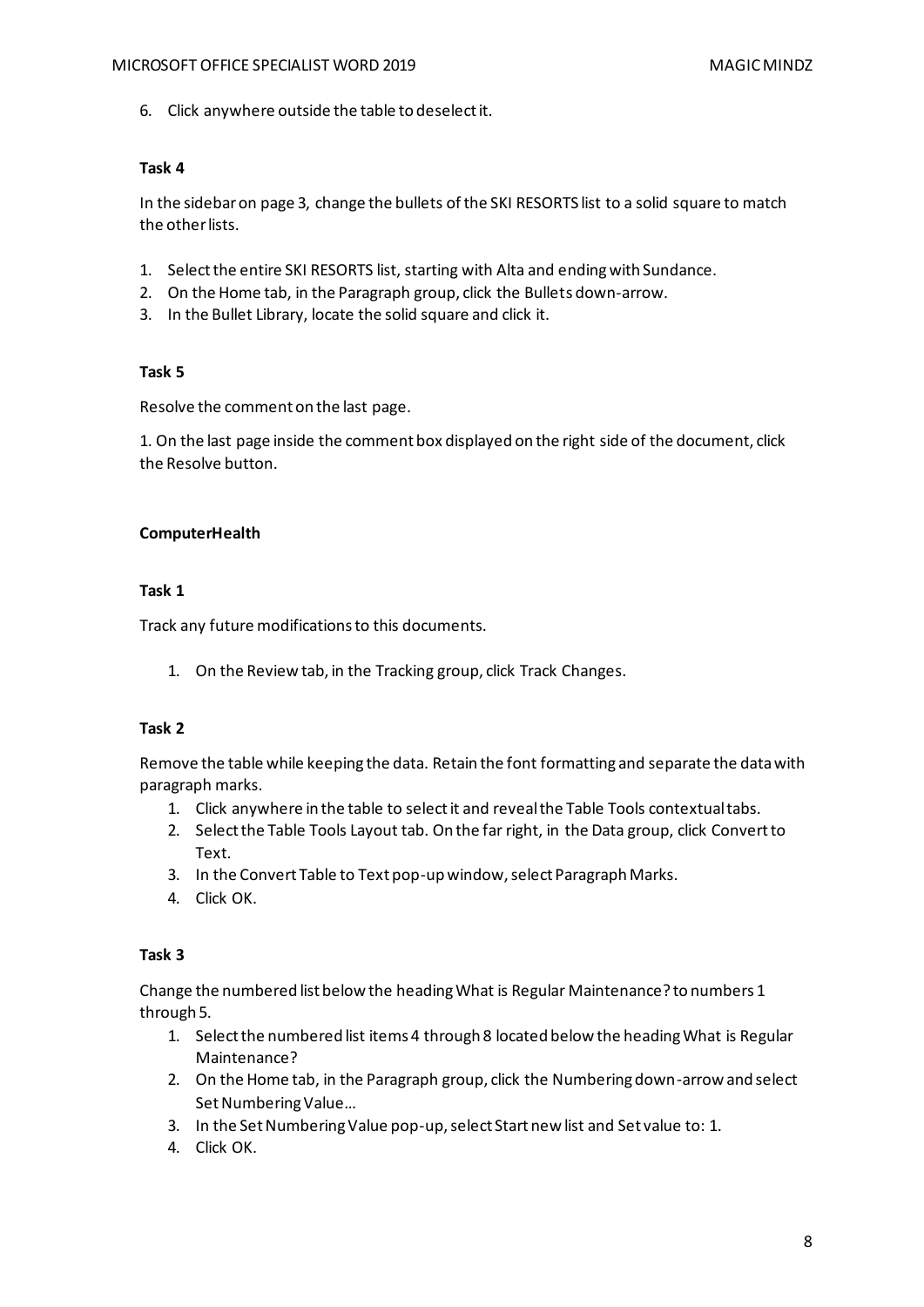Add a Heart shape with a blue shape fill below the last line of text in the document.

- 1. Select the Insert tab.
- 2. In the Illustrations group, click Shapes.
- 3. Below the Basic Shapes section, click the Heart shape.
- 4. Position your cursor centered below the last line of text in the document.
- 5. Click-drag to draw the heart shape.
- 6. On the Drawing Tools Format contextual tab, in the Shape Styles group, click Shape Fill and select Blue.
- 7. Click anywhere outside the shape to deselect it.

## **Task 5**

Move the image at the top of the document so that the left side of the image is aligned with the left margin and the top of the image is aligned with the first sentence starting with Does your computer...

- 1. Click to select the image at the top of the document.
- 2. Using your mouse, click-drag the image to position it aligned with the first sentence and against the left margin.

(Hint: You will know the image is against a margin when the alignment guide displays. If you don't see the alignment guide, enable it by selecting the Picture Tools Format tab, clicking Align in the Arrange group, and then clicking Use Alignment Guides. The three paragraphs of text should appear to the right of the image. The list beginning with "Here are three basic things..." should appear below the image.)

3. Click anywhere outside the image to deselect it.

## **PetCare**

## **Task 1**

Display the paragraph marks on the document.

1. Click the paragraph mark in the paragraph group

## **Task 2**

Use the Document Inspector to remove all of the Headers, Footers, and Watermarks from the flyer. Leave all other hidden properties.

- 1. Select the File tab.
- 2. In the Info pane, click Check for Issues and select Inspect Document.
- 3. In the Document Inspector pop-up window, accept all defaults and click Inspect.
- 4. Next to Headers, Footers, and Watermarks, click Remove All. Leave all other properties.
- 5. Click Close.
- 6. Click the arrow in the upper-left of the Word window to return to the document.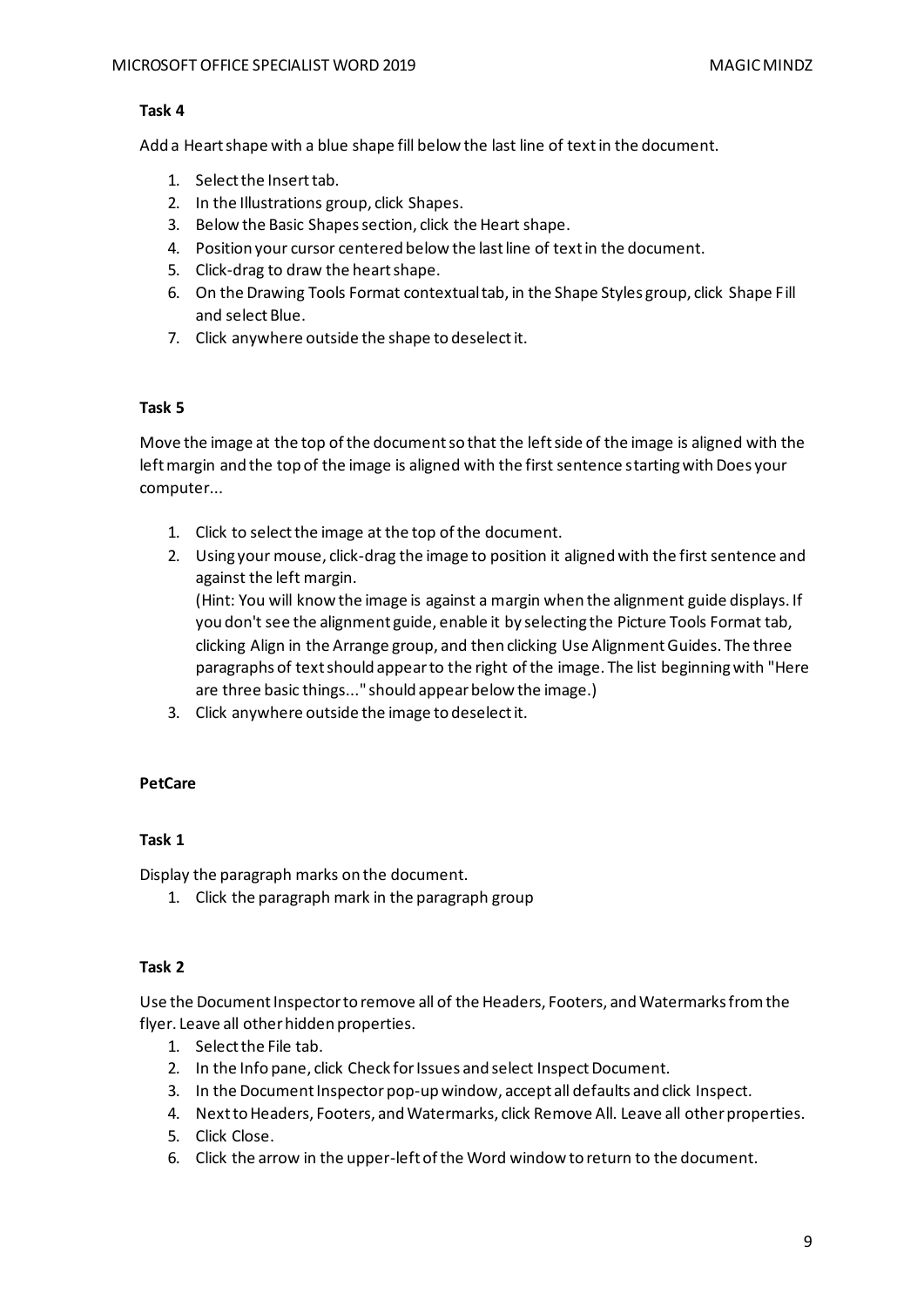Reply to the comment by typing Green.

- 1. Hover your cursor over the comment to reveal the contents.
- 2. Click Reply.

# **Task 4**

On the first page, apply the Heading 2 style to the heading Preventing Fleas and Ticks.

- 1. Select the text Preventing Fleas and Ticks
- 2. Click Home tab
- 3. Under Styles choose Heading 2

## **Task 5**

Change the table size to automatically fit to the table's contents.

- 1. Select the table
- 2. Click Layout under Table Tools
- 3. Click Autofit
- 4. Click Autofit Contents

## **AncientCultures**

## **Task 1**

On the last page, insert a Bibliography below the Bibliography heading.

- 1. On the last page, place your cursor just below the Bibliography heading.
- 2. Select the References tab.
- 3. In the Citations & Bibliography group, click Bibliography and select Insert Bibliography.

# **Task 2**

Use the Go To feature to navigate to the sites bookmark and delete both the heading and paragraph starting at Where to find…

- 1. On the Home tab, in the Editing group, click Find and select Go To…
- 2. In the Go to what: window, scroll down and select Bookmark.
- 3. Beneath Enter bookmark name:, click the down-arrow and select sites.
- 4. Click Go To.
- 5. Word will jump to the heading Where to Find Petroglyphs and Pictographs, and the entire paragraph will be selected. Click Close to exit the Go To tool.
- 6. Delete the selected paragraph using either the Backspace key or Delete key.

# **Task 3**

Add a Blank footer with the text Ancient Cultures. Do not display the footer on the cover page.

- 1. Click on any page except the cover page.
- 2. Select the Insert tab.
- 3. In the Header & Footer group, click Footer and select Blank.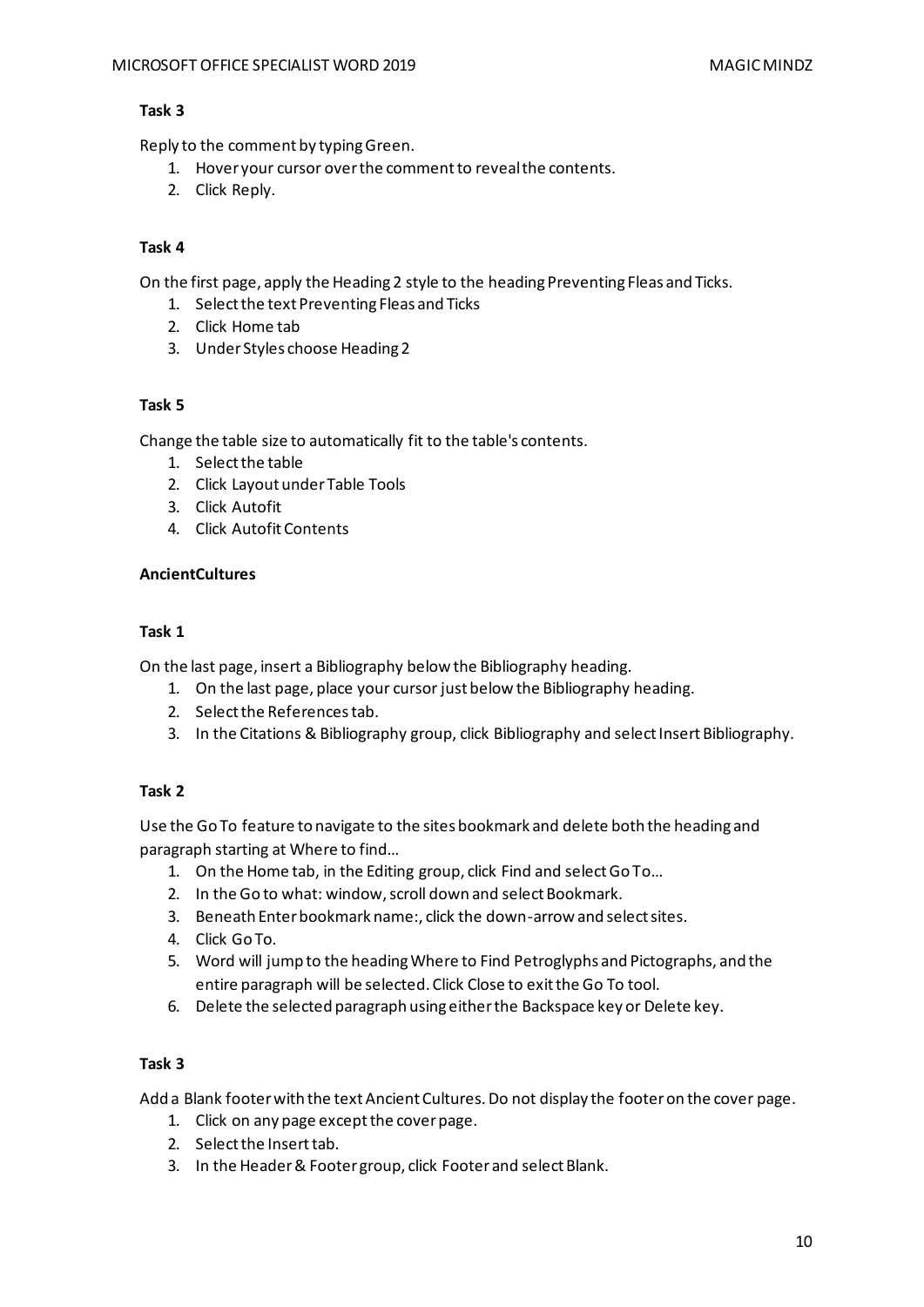- 4. On the left side of the footer, select the [Type here] field and type Ancient Cultures.
- 5. On the Header & Footer Tools Design tab, click Close Header and Footer.

Insert the citation for David Greywolfe on the third page at the end of the second paragraph immediately following …created rock art.

- 1. On the third page, at the end of the second paragraph, place your cursor immediately following …created rock art.
- 2. On the References tab, in the Citations & Bibliography group, click Insert Citation and select Greywolf, David.

# **Task 5**

Add an Automatic Table 2 table of contents on the second page replacing the text <Insert Table of Contents Here>.

- 1. On the second page, select the text <Insert Table of Contents Here>.
- 2. Click the References tab.
- 3. In the Table of Contents group, click Table of Contents and select Automatic Table 2.

## **Technician**

## **Task 1**

Add page numbering to the bottom of all pages in the Accent Bar 4 format.

- 1. Select the Insert tab.
- 2. In the Header & Footer group, click Page Number.
- 3. From the Page Number dropdown menu, select Bottom of Page and click Accent Bar 4.
- 4. On the far right of the Header & Footer Tools Design tab, click Close Header and Footer.

# **Task 2**

Add the tag Course to the document.

- 1. Click the File tab.
- 2. In the left window pane, select Info.
- 3. In the right window pane, under Properties, click Add a tag.
- 4. Type Course.

## **Task 3**

Display the paragraph marks on the document.

1. On the Home tab, in the Paragraph group, click the pilcrow ( ¶ ) symbol.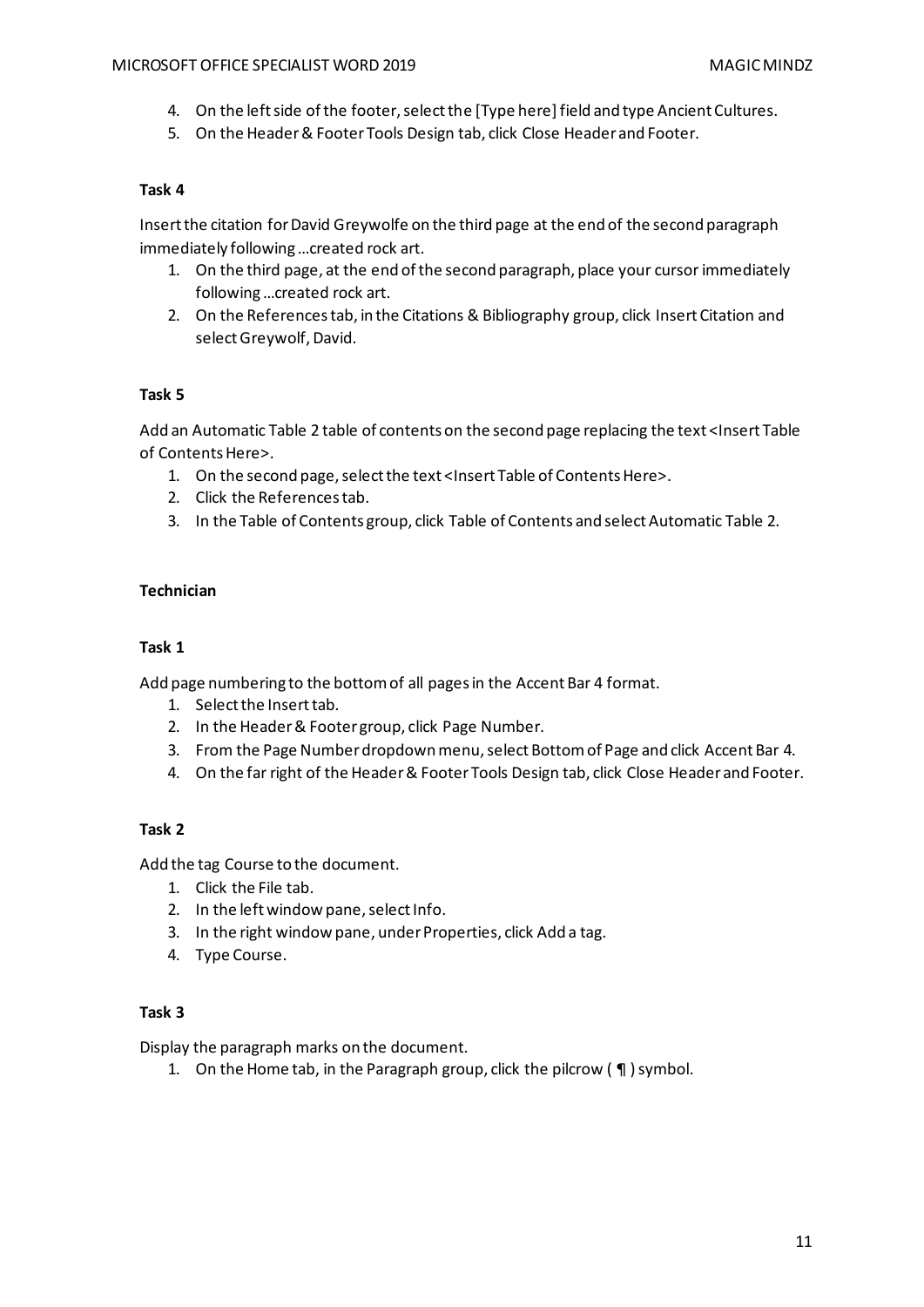Simultaneously delete all the comments.

- 1. Click on one of the comments to reveal the Delete command on the Review tab.
- 2. On the Review tab, in the Comments group, click Delete and select Delete All Comments in Document.

# **Task 5**

Add a table with 6 rows and 2 columns on the last page between the headings GRADING and COURSE LENGTH.

- 1. Click in the space between the headings GRADING and COURSE LENGTH.
- 2. Select the Insert tab.
- 3. In the Tables group, click Table and select Insert Table. Configure the following: Number of columns: 2 Number of rows: 6 Accept all other defaults and click OK. (Hint: As an alternate method, you could select the number of boxes representing columns and rows using the mini-wizard.)

## **GameOver**

## **Task 1**

In the gray cell at the top of the second page, insert the 3D Model Visor.glb located in the GMetrixTemplatesfolder. Position in Middle Center with Square Text Wrapping.

- 1. On the second page, click in the gray cell located in the upper-left corner.
- 2. On the Insert tab, in the Illustrations group, click 3D Models and select From a File…
- 3. Browse to the GMetrixTemplates folder.
- 4. Select the Visor.glb file.
- 5. Click Insert.
- 6. On the 3D Model Tools Format tab, in the Arrange group, click Position and select Position in Middle Center with Square Text Wrapping. (Hint: To test the 3D Model, spin it to view different angles using your cursor.)

## **Task 2**

Add a Trademark (™) immediately after the heading Game Over.

- 1. In the top-right of the document, place your cursor immediately after the text Game Over.
- 2. Click the Insert tab.
- 3. In the Symbols group, click Symbols, and at the bottom click More Symbols...
- 4. In the Symbols pop-up window, select the Special Characters tab.
- 5. Select the Trademark character (™) and click Insert.
- 6. Click Close.

(Hint: You could also type the characters (TM) or use the shortcut keys ALT+CTRL+T.)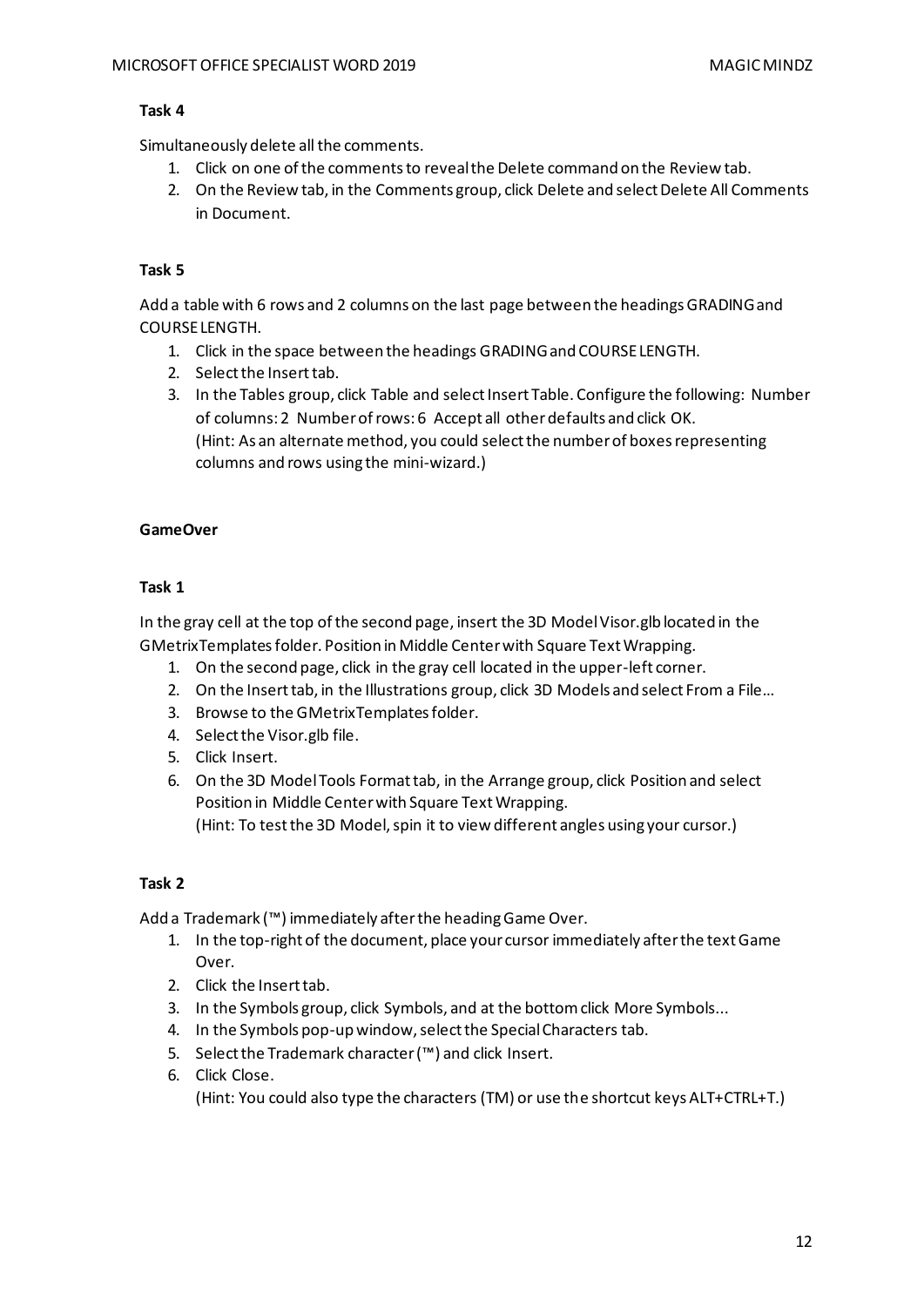On the second page, merge all cells in the table More of Our Most Popular Games! into one cell.

- 1. On the second page below the heading More of Our Most Popular Games!, select the table by clicking the table selector in the upper-left corner of the table (the + symbol).
- 2. Select the Table Tools Layout tab.
- 3. In the Merge group, click Merge Cells.
- 4. Click anywhere outside the table to deselect it.

# **Task 4**

On the second page, convert the text below More of Our Most Popular Games! into a numbered list. Continue the numbering sequence from the list located on the first page.

- 1. On the second page, select the five game names located in the More of Our Most Popular Games! table.
- 2. On the Home tab, in the Paragraph group, click the Numbering icon to create a numbered list.
- 3. After the list is created, click the AutoCorrect Options icon that appears next to the top of the list and select Continue Numbering.

# **Task 5**

Remove the background from the illustration of the game characters located in the lower-right corner of the first page.

- 1. Select the photo of the game characters.
- 2. Select the Picture Tools Format tab.
- 3. In the Adjust group, click Remove Background.
- 4. The areas to be removed are shaded pink. To adjust these areas, click the Mark Areas to Keep command on the Background Removal tab. Your cursor will change to a tool that looks like a pencil.
- 5. Drag the tool inside each of the four characters to remove any unwanted pink shading. Continue dragging the tool until each character's full color is revealed and no portions of the characters are shaded pink.
- 6. Click Keep Changes.
- 7. Click anywhere outside the image to deselect it.

# **EasyLandscaping**

# **Task 1**

Below the title Landscaping Made Easy, insert a screen clipping of the photo displayed on the Project document.

- 1. Place your cursor below the title Landscaping Made Easy.
- 2. On the Insert tab, in the Illustrations group, click Screenshot. (Hint: All windows that are currently open on your computer desktop will be displayed. In the upperleft corner is the window that was most recently opened, and it will be the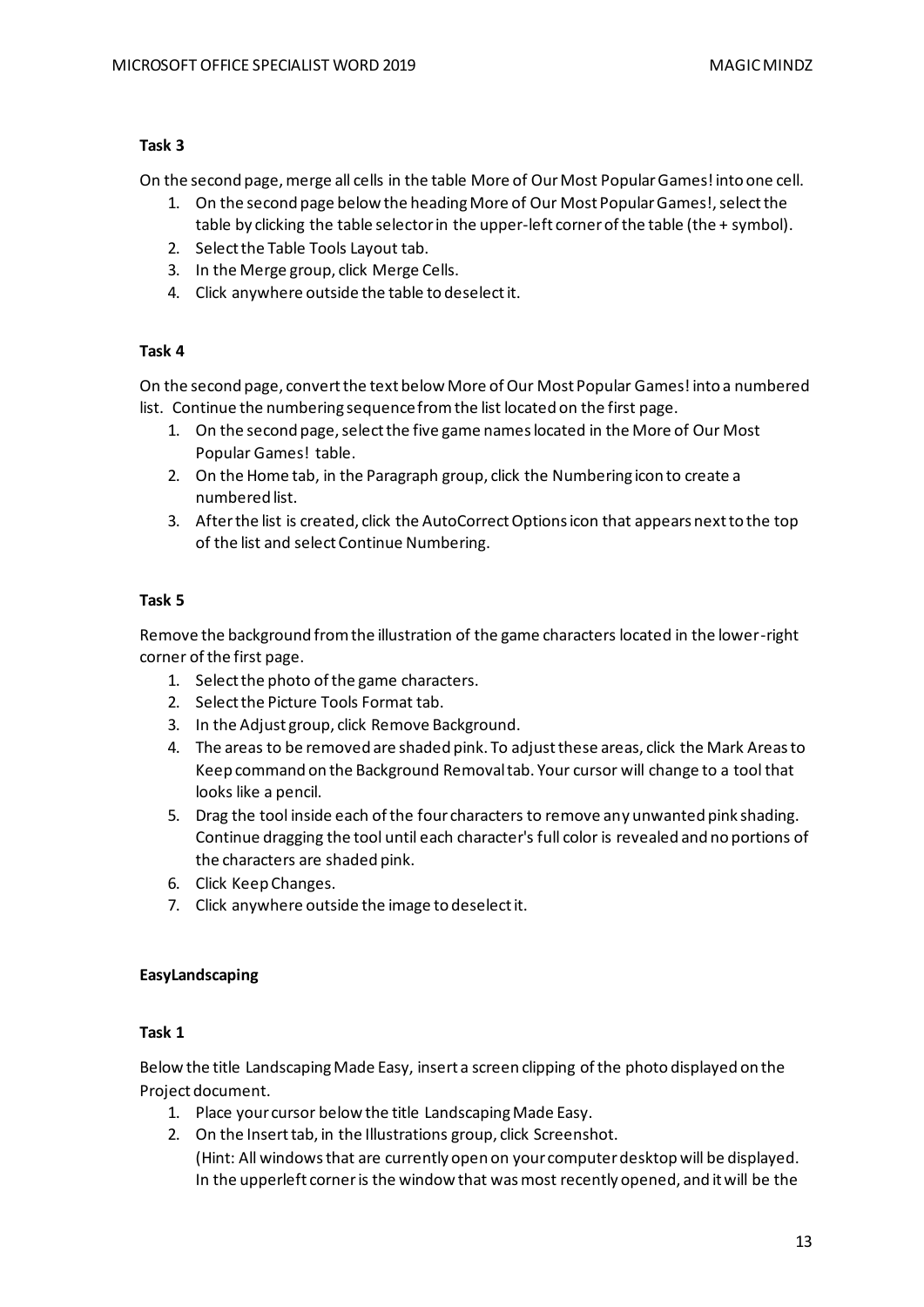window used for the screen clipping.) 3. At the bottom of the gallery, click Screen Clipping.

- 3. Project.docx will open. Click and drag to select the borders of the photo displayed.
- 4. Click anywhere outside the photo to deselect it.

# **Task 2**

Convert the footnote associated with the heading Designing Your Yard to an endnote.

- 1. Select the footnote indicator displayed after the heading Designing Your Yard.
- 2. On the References tab, click the dialog box launcher located in the lower-right corner of the Footnotes group.
- 3. In the Footnote and Endnote pop-up window, change the radial button to select Endnotes: End of document.
- 4. Click Convert...
- 5. On the Convert Notes pop-up window, select Convert all Footnotes to Endnotes.
- 6. Click OK.
- 7. Click Close to exit the Footnote and Endnote pop-up window.
- 8. Click anywhere on the document to deselect the footnote indicator.

## **Task 3**

Below the heading Choosing a Tree, starting with the heading General Appearance... and ending with the text ...height of the tree., format all of the lists to 2 columns with a width 3.1" (7.874 cm) and a line separating the columns. Accept all other defaults.

- 1. Below the heading Choosing A Tree, select all of the text before the paragraph that begins If you have any problems...
- 2. Click the Layout tab.
- 3. In the Page Setup group, click Columns and select More Columns...
- 4. In the Columns pop-up window, configure the columns as follows: Number of columns: 2 Line between: enabled Width: 3.1" (7.874 cm) (Accept all other defaults)
- 5. Click OK.

## **Task 4**

Insert a Column Break just before the last bullet item in the Trunk list, The bigger the root ball, the better.

- 1. Locate the Trunk list and place your cursor to the left of the last bullet text, The bigger the root ball, the better.
- 2. Click the Layout tab.
- 3. In the Page Setup group, click Breaks, and beneath the Page Breaks section, select Column.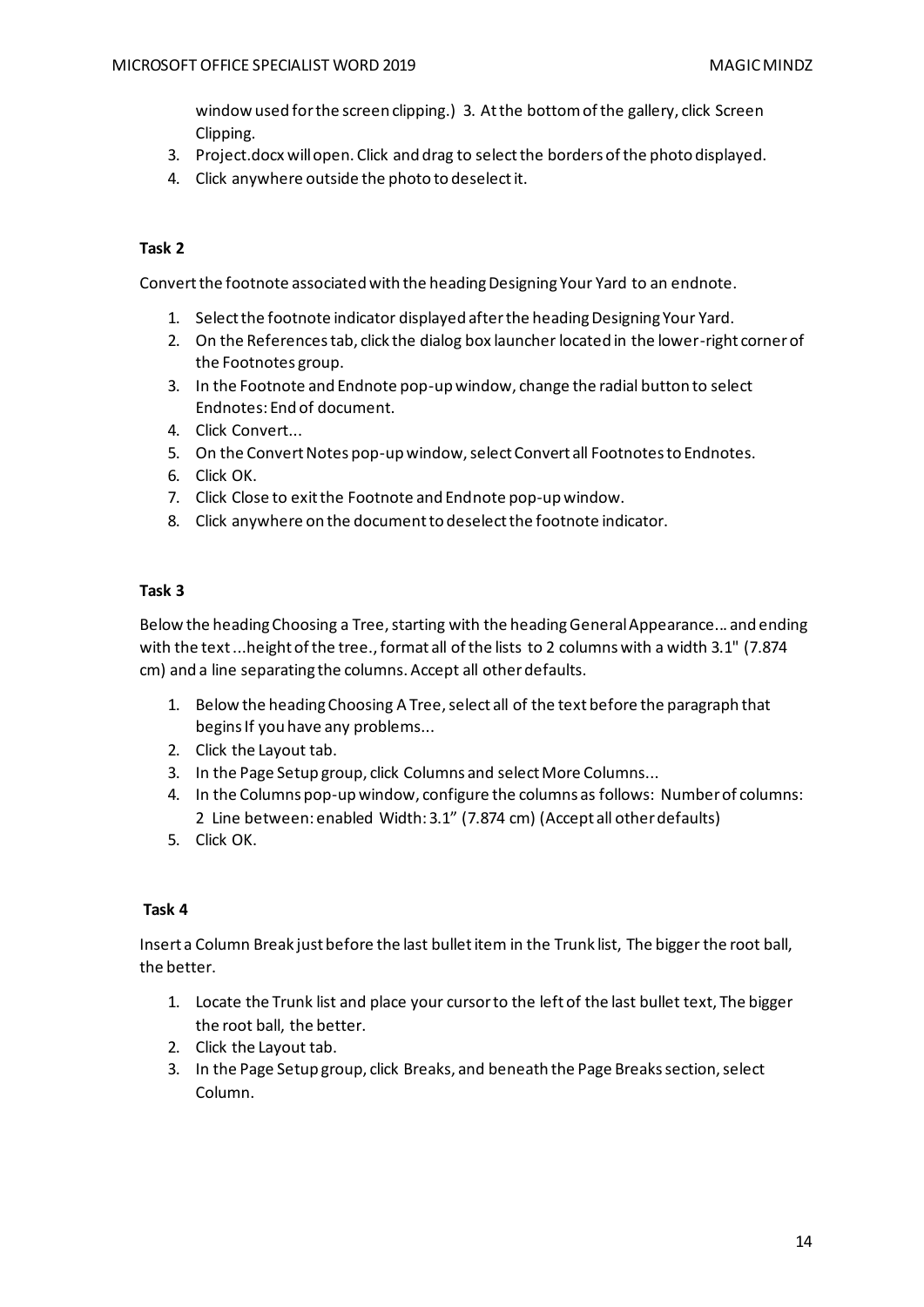Add the alternative text title Office Hours to the table in the document.

- 1. At the end of the document, click anywhere in the table to select it and display the Table Tools contextual tabs.
- 2. Select the Table Tools Layout tab.
- 3. In the Table group, click Properties.
- 4. In the Table Properties pop-up window, select the Alt Text tab.
- 5. In the Title field type, Office Hours.
- 6. Click OK.
- 7. Click anywhere outside the table to deselect it.

# **Camping**

# **Task 1**

Copy the formatting of Vol 5 Issue 1 located in the upper-right corner of the first page and apply it to the date in the opposite corner.

- 1. In the upper-right corner of the first page, select Vol 5 Issue 1.
- 2. On the Home tab, in the Clipboard group, double-click the Format Painter.
- 3. Apply the formatting by selecting the date in the upper-left corner of the first page.
- 4. Press ESC on your keyboard to release the Format Painter.

# **Task 2**

Check the document for accessibility issues. For the first picture that is missing alternative text, add the text New Logo.

- 1. On the Review tab, in the Accessibility group, click Check Accessibility.
- 2. In the Accessibility Checker pane, in the Inspection Results window, under Errors, select the arrow next to Missing alternative text and click the dropdown next to Picture 9. Under Recommended Actions, select Add a description.
- 3. In the Alt Text pane, enter New Logo.
- 4. Close the Alt Text pane and the Accessibility Checker.

# **Task 3**

Change the width of the table column Month to 1.0" (2.54 cm).

- 1. On the second page, select only the column in the table with the heading Month.
- 2. Select the Table Tools Layout tab.
- 3. In the Cell Size group, change the Width to 1.0" (2.54 cm).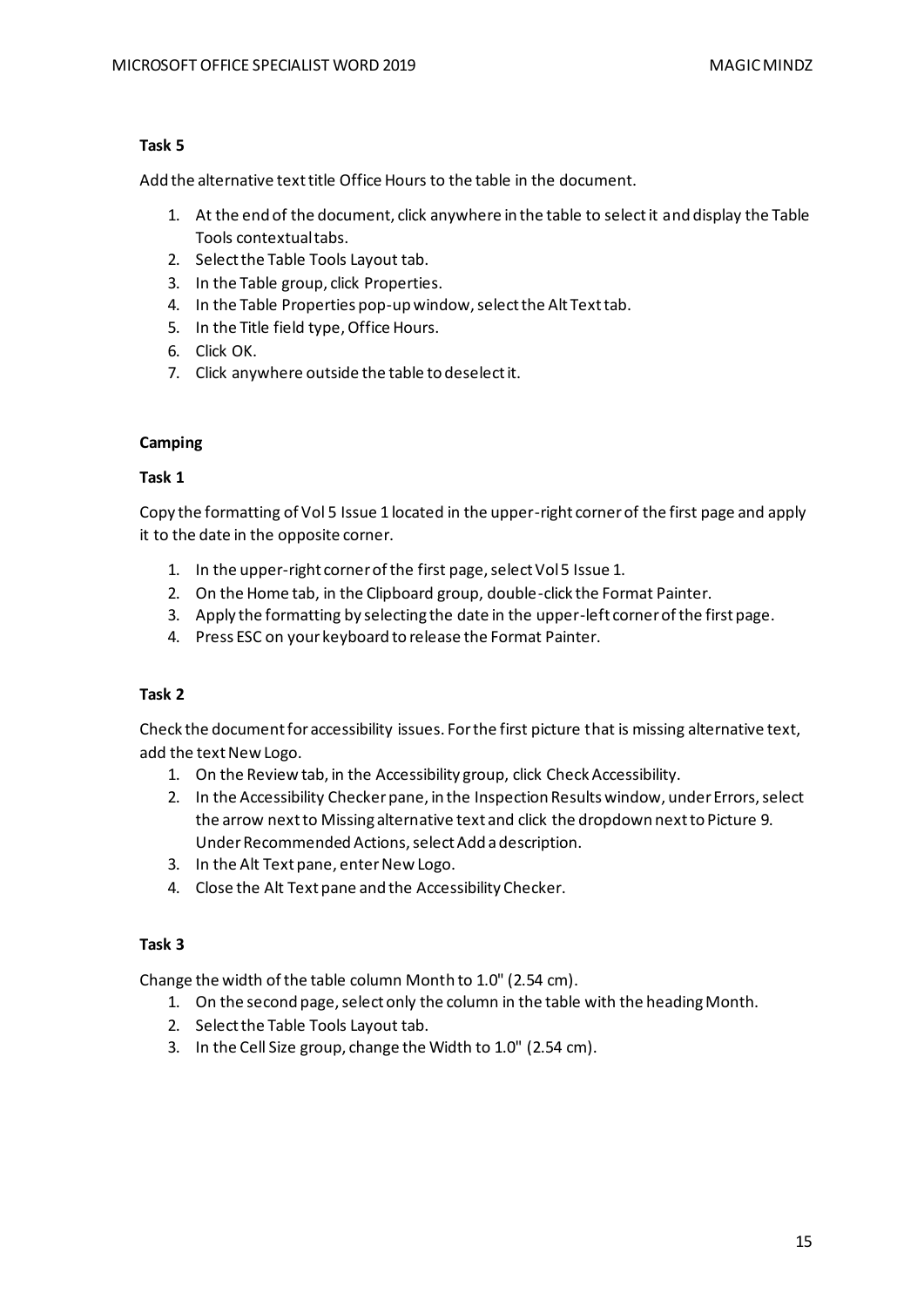Insert the Hiker.png illustration, located in the GMetrixTemplates folder, above the heading Don't Forget Your Permit. Make it have Top and Bottom text wrapping, and size the illustration to 1.5" (3.81 cm) high.

- 1. In the section Don't Forget Your Permit, place your cursor above the header.
- 2. Click the Insert tab.
- 3. In the Illustrations group, click Pictures.
- 4. Browse to the GMetrixTemplate folder and select Hiker.png. Click Insert.
- 5. To the right of the inserted illustration, click the Layout Options icon. Beneath With Text Wrapping, click Top and Bottom. Accept all other defaults.
- 6. In the Size group, change Shape Height: 1.5" (3.81 cm)
- 7. Click anywhere outside the picture to deselect it.

## **Task 5**

At the bottom of the last page above the sentence For more information..., add a SmartArt Basic Process with the size 6" (15.24 cm) wide and 0.5" (1.27 cm) high. Change the color to Colored Fill - Accent 5.

- 1. At the bottom of the last page, place your cursor in the empty space above the text For your information.
- 2. Click the Insert tab.
- 3. In the Illustrations group, click SmartArt.
- 4. In the Choose a SmartArt Graphic pop-up window, in the left pane, select Process.
- 5. In the right pane, select Basic Process. Click OK.
- 6. Click on the border around the SmartArt graphic to select it and reveal the SmartArt Tools contextual tabs.
- 7. Click the SmartArt Tools Format tab.
- 8. In the Size group, change Height: 0.5" (15.24 cm) and Width: 6" (1.27 cm).
- 9. Click the SmartArt Tools Design tab.
- 10. In the SmartArt Styles group, click Change Colors. Beneath the Accent 5 section, click Colored Fill - Accent 5.
- 11. Click anywhere outside of the SmartArt to deselect it.

## **Workshop**

## **Task 1**

Three edits were made to this document. Open the Review pane. Accept the insertion of Hey, Teachers! and the replacement of Camp with Workshop, but reject the replacement of Saturday with Friday.

- 1. On the Review tab, in the Tracking group, click the Reviewing Pane and select Reviewing Pane Vertical…
- 2. On the Review tab, in the Changes group, click Next and do the following:

If the insertion of Hey, Teachers! is highlighted, in the Changes group, click the Accept dropdown and then select Accept and Move to Next.

If the deletion of Saturday is highlighted, in the Changes group, click the Reject dropdown and then select Reject and Move to Next.

If the insertion of Friday is highlighted, in the Changes group, click the Reject dropdown and